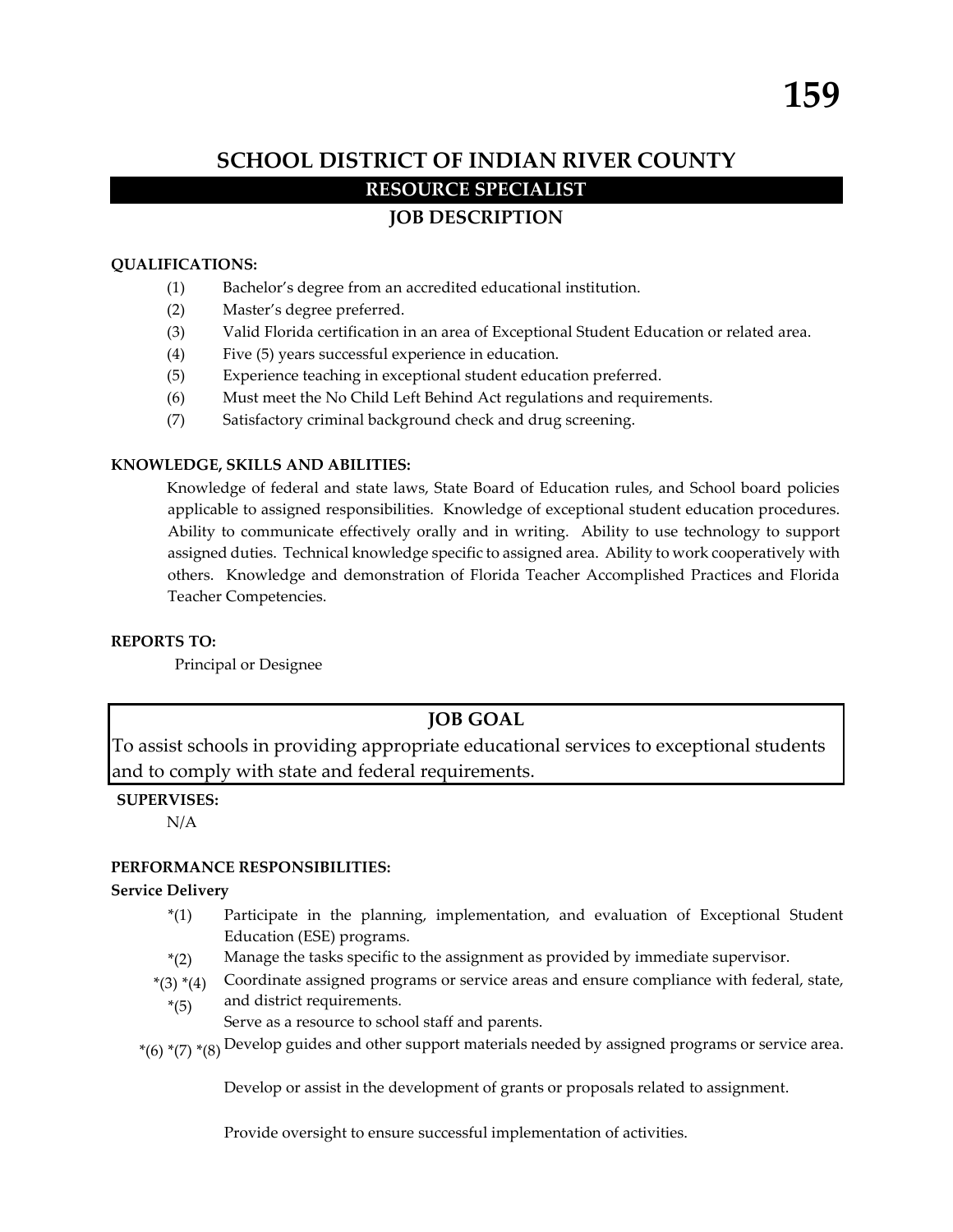Demonstrate initiative in the performance of assigned responsibilities.

#### **Inter/Intra‐Agency Communication and Delivery**

- \*(9) Serve as liaison to outside agencies related to assigned programs or services.
- \*(10) Provide technical support and expertise to school and district personnel.
- \*(11) Coordinate articulation meetings when students move to another school.
- \*(12) Coordinate ESE staffings.
- \*(13) Coordinate the use of ESE forms.
- \*(14) Exercise a service orientation when working with others.
- \*(15) Respond to inquiries and concerns in a timely manner.
- \*(16) Keep supervisor informed of potential problems or unusual events.
- \*(17) Serve on district committees as assigned or appropriate.
- \*(18) Use effective, positive interpersonal communication skills.
- \*(19) Serve as the liaison between the school and the district ESE staff.
- \*(20) Provide information to the transportation department related to transportation for ESE students.
- \*(21) Work closely with district and school staffs to support school improvement initiatives and processes.

#### **Professional Growth and Improvement**

- \*(22) Maintain expertise in assigned areas to fulfill position goals and objectives.
- \*(23) Facilitate the development, implementation and evaluation of staff development activities for staff members.
- \*(24) Conduct training for ESE and other teachers.
- \*(25) Attend training sessions, conferences and workshops as assigned or appropriate to keep abreast of current practices, programs and legal issues.
- \*(26) Participate in cross‐training activities as required.

# **Systemic Functions**

- \*(27) Recommend improvements for policies or procedures related to assignment.
- \*(28) Prepare or assist in the preparation of all required reports and maintain all appropriate records.
- \*(29) Follow federal and state laws, as well as School Board policies.
- \*(30) Represent the district in a positive and professional manner.
- \*(31) Demonstrate support for the school district and its goals and priorities.
- \*(32) Ensure adherence to good safety standards.
- \*(33) Assist in interpreting statutes, Department of Education rules, and programs, policies and procedures of the district as they relate to assigned responsibilities. **Leadership**

#### **and Strategic Orientation**

- \*(34) Participate in cooperative long‐range planning with departments and schools.
- \*(35) Assist in implementing the district's goals and strategic commitment.
- \*(36) Exercise proactive leadership in promoting the vision and mission of the district.
- \*(37) Set high standards and expectations and promote professional growth for self and others.